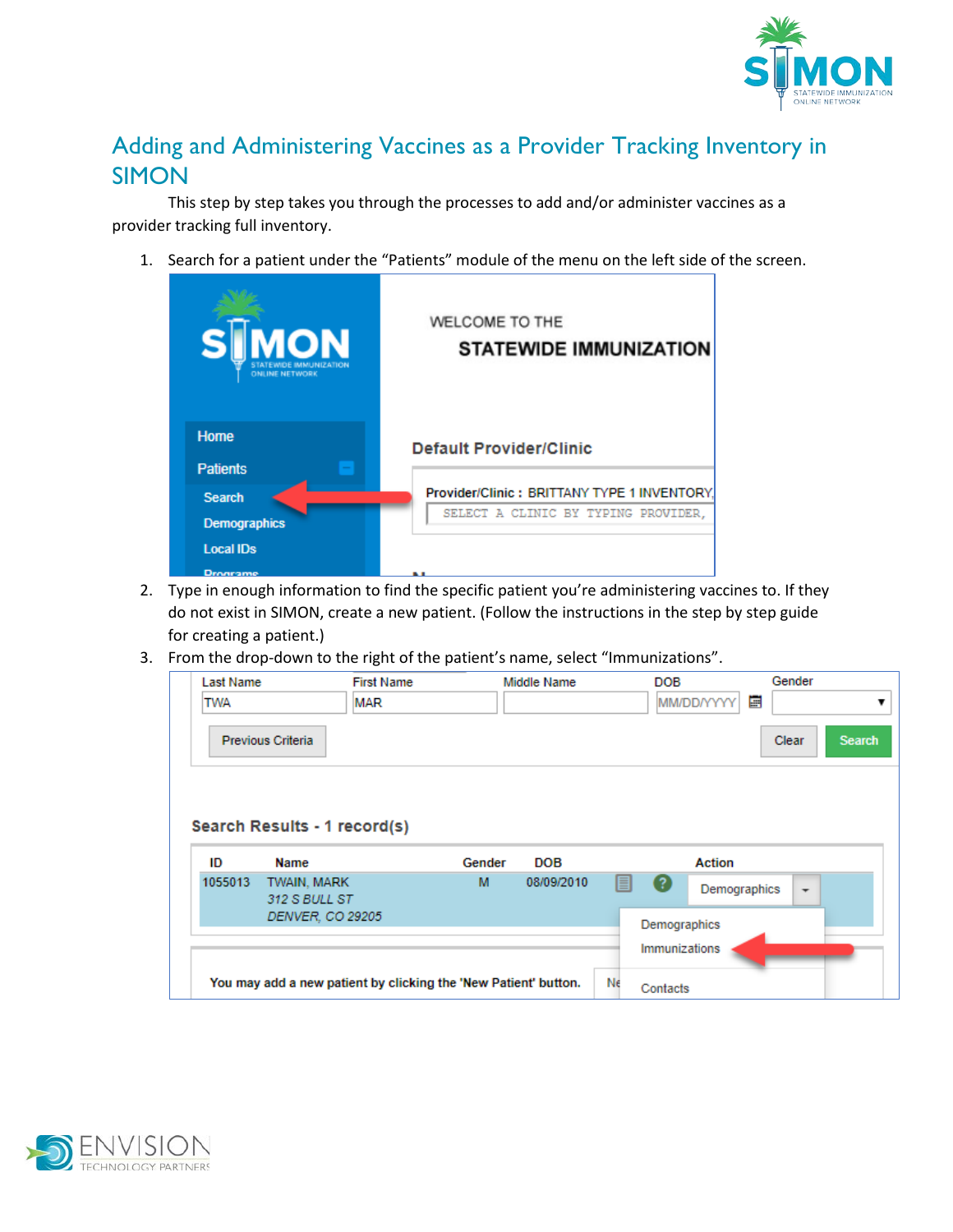

- 4. From the green drop-down menu at the top of the page select "Add Vaccines".
	- If the vaccines have already been added to the patient by clerical staff and you are only administering the vaccines, skip to step 11.

| TWAIN, MARK ID: 1055013 DOB: 08/09/2010 AGE: 9Y 2M 1D GENDER: M                        |                                                                                                                                    |
|----------------------------------------------------------------------------------------|------------------------------------------------------------------------------------------------------------------------------------|
| Immunizations Home <b>o</b><br>Learn More<br><b>View</b>                               | t +<br>$\Box$ Links $\sim$<br><b>Select Action</b><br>٠<br><b>Add Vaccines</b><br><b>Administer Vaccines</b><br><b>Add History</b> |
| <b>DOB</b><br>History of Varicella?<br>Age<br>冒<br>08/09/2010<br>9Y 2M 1D<br><b>NO</b> | Date of Varicella<br>MM/DD/YYYY<br>E                                                                                               |

5. Confirm the default clinic is correct, complete Vaccination Date and the Prescribing individual. If you do not want the patient's default clinic to update to the clinic administering the vaccine, check the box beneath the clinic that reads "Do not set this clinic as the 'default clinic' for this patient".

| <b>Precautions/Contraindications</b>                                 |                           |   |          |                                                      |
|----------------------------------------------------------------------|---------------------------|---|----------|------------------------------------------------------|
| Clinic*<br><b>BRIT TYPE 3 INVENTORY</b><br>▼                         | Vacc Date *<br>10/10/2019 | E | 9Y 2M 1D | <b>Prescribed By</b><br>ADMIN, WEBIZ (DIETICIAN)     |
| ∪<br>Do not set this clinic as the 'default clinic' for this patient |                           |   |          |                                                      |
| atient is VFC eligible                                               |                           |   |          | <b>Display All Vaccines</b><br><b>Clear Vaccines</b> |

6. If you're adding a recommended vaccine, it will automatically populate. (If you do not want recommended vaccines to auto populate you can edit this in user defaults or update the check box on the Immunizations Home screen.) If you'd like to add another, you can select it from the drop down of the next blank vaccine space.

| Patient is VFC eligible |                                |   |                            | <b>Display All Vaccines</b> | <b>Clear Vaccines</b> |
|-------------------------|--------------------------------|---|----------------------------|-----------------------------|-----------------------|
|                         |                                |   | If Vaccine Refused, Reason |                             |                       |
| Vaccine                 | <b>VIS/Publication On-Hand</b> |   |                            |                             |                       |
| HEP A, PED/ADOL, 2D     | Select VIS <b>⊘</b>            | ø |                            |                             |                       |
|                         |                                |   |                            |                             |                       |
|                         |                                |   |                            |                             |                       |

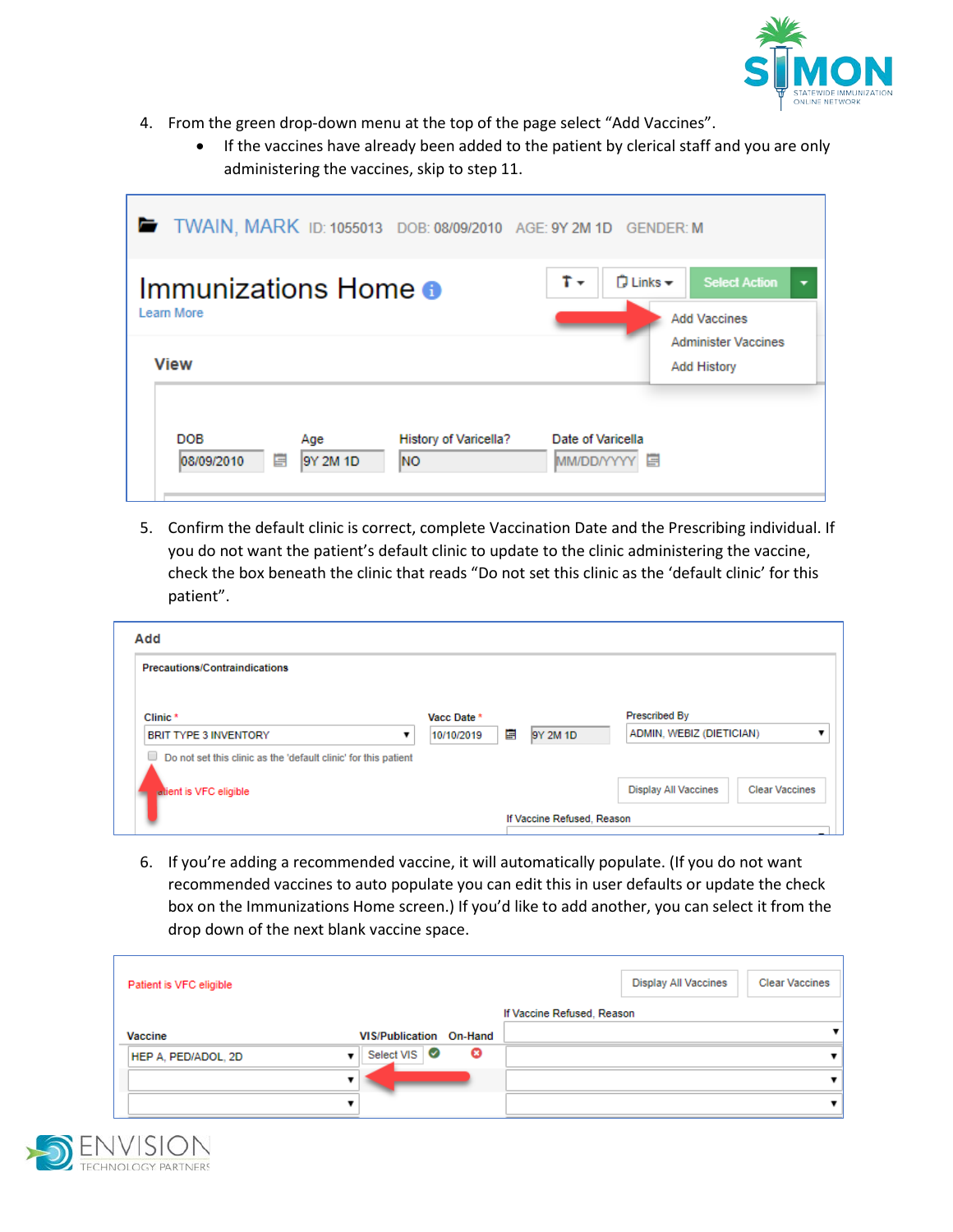

7. If you do not have the vaccine on hand, you will see the red "x" under "on-Hand" in the vaccine table. You can still create the vaccine to be administered, or you can clear it from the screen by selecting the blank space in the drop-down menu of vaccines.

| Patient is VFC eligible |                                |   |                            | <b>Display All Vaccines</b> | <b>Clear Vaccines</b> |
|-------------------------|--------------------------------|---|----------------------------|-----------------------------|-----------------------|
|                         |                                |   | If Vaccine Refused, Reason |                             |                       |
| Vaccine                 | <b>VIS/Publication On-Hand</b> |   |                            |                             |                       |
| HEP A. PED/ADOL, 2D     | Select VIS <b>⊘</b>            | ø |                            |                             |                       |
| <b>MMR</b>              | Select VIS <sup>O</sup>        | Ø |                            |                             |                       |
|                         |                                |   |                            |                             |                       |



8. If the patient refuses a vaccine, you'll document that under the vaccine refusal reason section to the right of the selected vaccine.

| Patient is VFC eligible |                                |   | <b>Display All Vaccines</b>                                                        | <b>Clear Vacd</b><br>lles |  |
|-------------------------|--------------------------------|---|------------------------------------------------------------------------------------|---------------------------|--|
|                         |                                |   | If Vaccine Refused, Reason                                                         |                           |  |
| Vaccine                 | <b>VIS/Publication On-Hand</b> |   |                                                                                    |                           |  |
| HEP A. PED/ADOL, 2D     | Select VIS <b>⊘</b>            | ø |                                                                                    |                           |  |
| <b>MMR</b>              | Select VIS   <b>◎</b>          | ಿ | <b>MEDICAL EXEMPTION WITH AFFIDAVIT</b>                                            |                           |  |
|                         |                                |   | <b>OTHER</b>                                                                       |                           |  |
|                         |                                |   | <b>PARENTAL DECISION</b><br><b>PATIENT DECISION</b>                                |                           |  |
|                         |                                |   | <b>RELIGIOUS EXEMPTION WITH AFFIDAVIT</b><br>RELIGIOUS EXEMPTION WITHOUT AFFIDAVIT |                           |  |

9. If you are the individual creating and administering the vaccines, you can select "Create and Administer" to document that you've given the patient the vaccine and skip to step 12. If you are only creating it to be administered later, you'll select "Create" from the drop-down option.

| Immunizations $\bigoplus_{\text{Learn More}}$                                                                                               |                           |               | Ť۳<br>Cancel         | <b>Create And Administer</b><br>÷ |
|---------------------------------------------------------------------------------------------------------------------------------------------|---------------------------|---------------|----------------------|-----------------------------------|
|                                                                                                                                             |                           |               |                      | Create                            |
| Add<br><b>Precautions/Contraindications</b>                                                                                                 |                           |               |                      |                                   |
|                                                                                                                                             |                           |               |                      |                                   |
| Clinic*<br><b>BRIT TYPE 3 INVENTORY</b>                                                                                                     | Vacc Date *<br>10/10/2019 | 目<br>9Y 2M 1D | <b>Prescribed By</b> | ADMIN, WEBIZ (DIETICIAN)          |
| $\overline{\phantom{a}}$<br>the contract of the contract of the contract of the contract of the contract of the contract of the contract of |                           |               |                      |                                   |

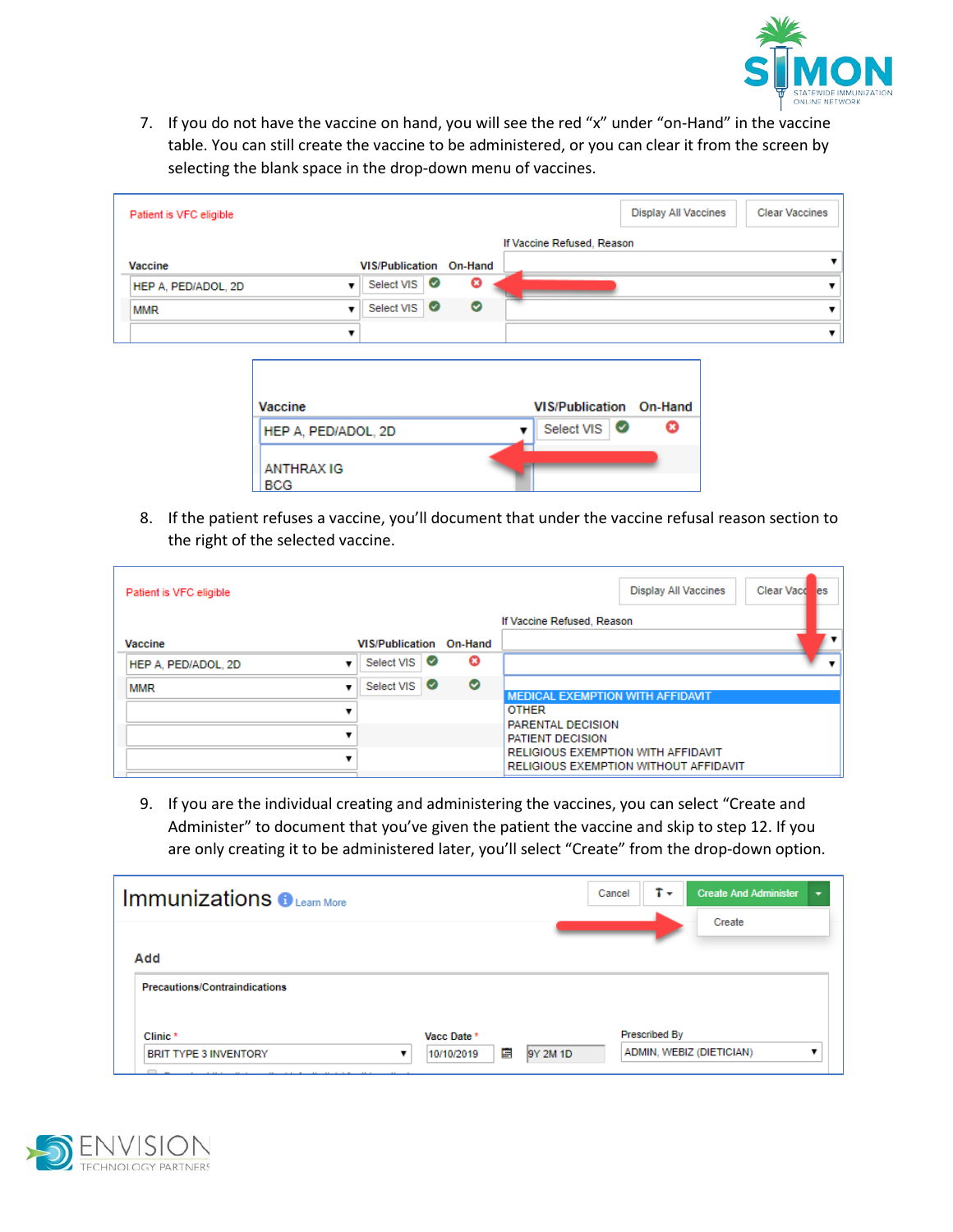

10. The immunizations home screen will now show vaccinations just created with a syringe symbol to the right indicating they have not yet been administered.

| Vaccine             | Dose Date | Age | <b>Clinic</b>                    |  |        |
|---------------------|-----------|-----|----------------------------------|--|--------|
| <b>Hep A</b>        |           |     |                                  |  |        |
| Hep A, ped/adol, 2D |           |     | 10/10/2019 9Y 2M 1D BRIT TYPE 3  |  | Delete |
| <b>Hep B</b>        |           |     |                                  |  |        |
| Hep B, ped/adol     |           |     | 10/07/2019 9Y 1M 28D BRIT TYPE 1 |  | Update |
| <b>MMR</b>          |           |     |                                  |  |        |
| MMR                 |           |     | 10/10/2019 9Y 2M 1D BRIT TYPE 3  |  | Delete |
| Influenza           |           |     |                                  |  |        |

11. To proceed to administration of vaccines, at the top of the screen, select "Administer Vaccines".

| TWAIN, MARK ID: 1055013 DOB: 08/09/2010 AGE: 9Y 2M 1D GENDER: M |                                                                                                            |
|-----------------------------------------------------------------|------------------------------------------------------------------------------------------------------------|
| Immunizations Home $\bullet$<br>Learn More                      | $\hat{\mathsf{D}}$ Links $\blacktriangleright$<br>Select Action $\rightarrow$<br>t.<br><b>Add Vaccines</b> |
| View                                                            | <b>Administer Vaccines</b><br><b>Add History</b>                                                           |

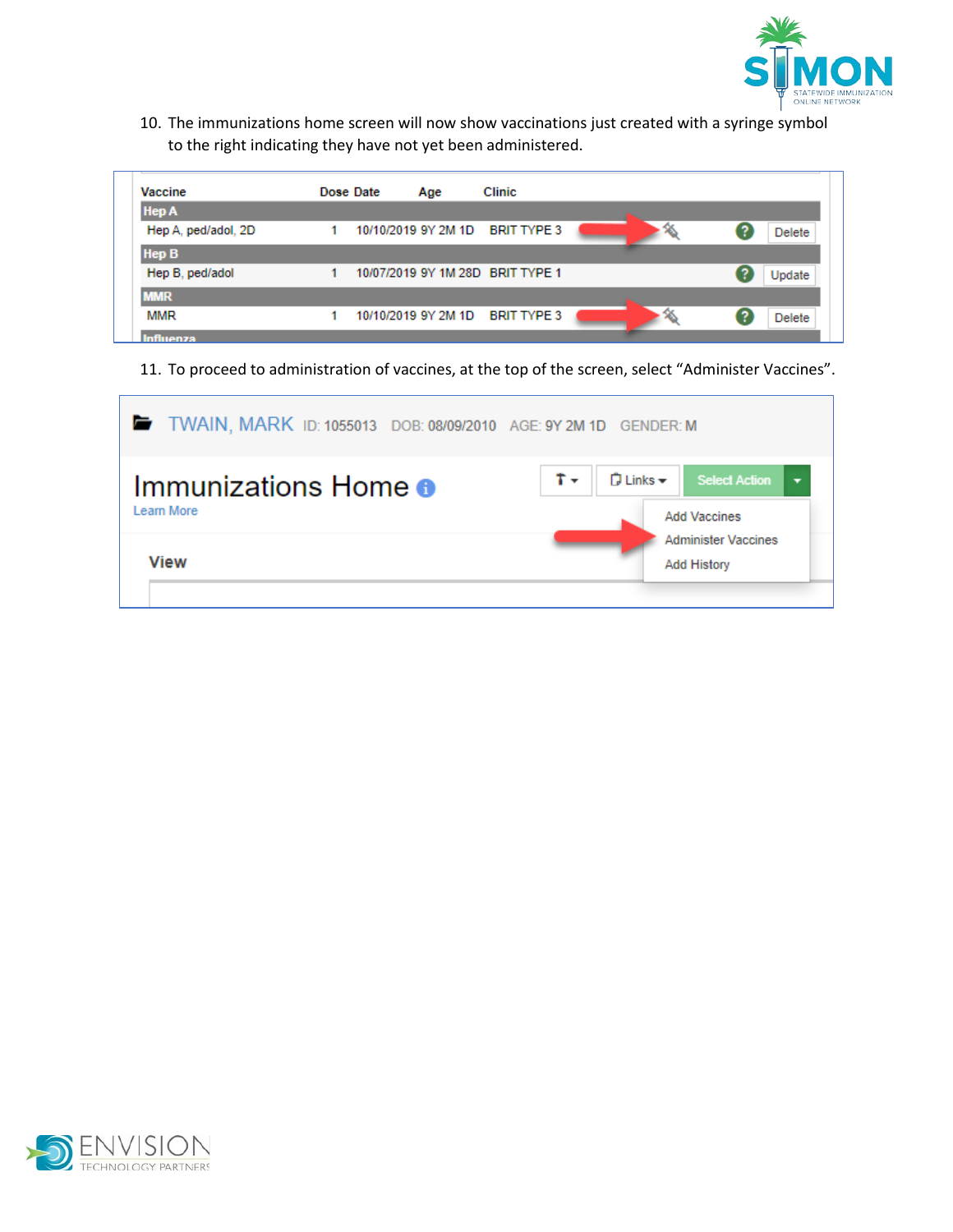

12. Complete the time of the administration and select the individual administering the vaccine. Selecting the top-level Administered By drop down will populate all the vaccines with the same name. If they are different individuals, select them each separately from the drop down to the right of each vaccine.

| <b>Administer</b>                 |                                        |                         |                                                                         |                       |                             |
|-----------------------------------|----------------------------------------|-------------------------|-------------------------------------------------------------------------|-----------------------|-----------------------------|
| Patient is VFC eligible  08:29 AM | <b>Vaccination Time</b><br>(HH:MM A/P) |                         |                                                                         |                       |                             |
|                                   | Administered By*                       |                         |                                                                         | Refusal Reason*       |                             |
| <b>Vaccine</b>                    |                                        |                         |                                                                         |                       | $\overline{\mathbf{v}}$     |
| Hep A, ped/adol, 2D               |                                        | $\mathbf{v}$            | Mfg   Lot   Exp Date (MM/DD/YY)   Funding Src   Inv Loc   NDC   Brand * |                       |                             |
|                                   |                                        |                         | NO INVENTORY AVAILABLE                                                  |                       |                             |
|                                   |                                        | Did not Admin V         | Body Site * Route *<br>Dosage                                           | <b>Refusal Reason</b> |                             |
|                                   |                                        | <b>Delete</b><br>$\Box$ | $\overline{\mathbf{v}}$                                                 |                       |                             |
|                                   |                                        | VFC:Is underinsured     |                                                                         |                       |                             |
| <b>MMR</b>                        | ADAMS, JOHN (MD)                       | $\mathbf{v}$            | Mfg   Lot   Exp Date (MM/DD/YY)   Funding Src   Inv Loc   NDC   Brand * |                       |                             |
|                                   |                                        |                         |                                                                         |                       |                             |
|                                   |                                        | Did not Admin and       |                                                                         |                       |                             |
|                                   |                                        | Delete<br>$\Box$        | 247984<br>MSD<br><b>VFC</b><br>05/29/21<br>$(\mathbb{I})$               | BRIT 3 INVEN          | 00006-4681-00   M-M-R II (0 |
|                                   |                                        | VFC:ls underinsured     |                                                                         |                       |                             |
|                                   |                                        |                         |                                                                         |                       |                             |
|                                   |                                        |                         |                                                                         |                       |                             |
|                                   |                                        |                         |                                                                         |                       |                             |

| <b>Administer</b>                |                                          |                                |
|----------------------------------|------------------------------------------|--------------------------------|
| Patient is VFC eligible 08:29 AM | <b>Vaccination Time</b><br>(HH:Nim, A/P) |                                |
|                                  | Administered By *                        |                                |
| Vaccine                          |                                          |                                |
| Hep A, ped/adol, 2D              |                                          | $\blacktriangledown$           |
|                                  |                                          | Did not Admin<br>$\mathcal{A}$ |
|                                  |                                          | Delete                         |
|                                  |                                          | <b>VFC:Is underinsured</b>     |
| <b>MMR</b>                       |                                          | ▼                              |
|                                  |                                          | Did not Admin                  |
|                                  |                                          | <b>Delete</b>                  |
|                                  |                                          | <b>VFC:Is underinsured</b>     |
|                                  |                                          |                                |

- 13. For the vaccine with inventory, you'll select the specific vaccine details from the drop down. Be sure to verify the lot number, expiration date and funding source. The body site and route should populate by default.
	- The vaccine created without any available inventory selects the "Did not Admin" check box by default.

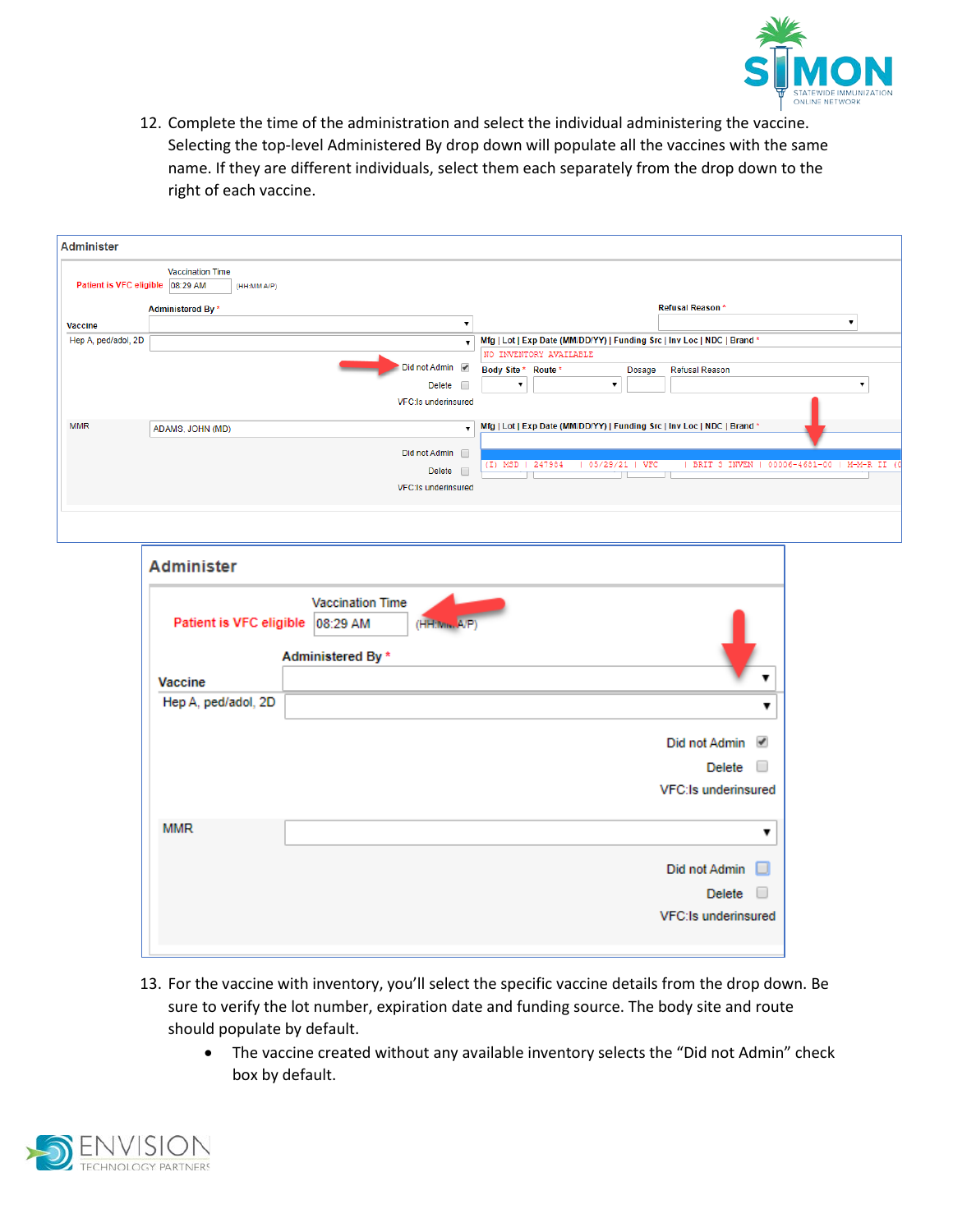

14. You can also document a vaccine refusal when administering vaccines:

Ē

| Did not Admin and          | Body Site * Route * | Dosage | Refusal Reason |  |
|----------------------------|---------------------|--------|----------------|--|
| Delete                     |                     |        |                |  |
| <b>VFC:Is underinsured</b> |                     |        |                |  |

15. If a vaccine is selected with an inappropriate funding source, you'll receive this error stating that the patient has a different funding eligibility than the funding allocated to the vaccine being administered. Select "OK" and complete the borrowed reason on the vaccine listed in the message. A comment may be required depending on the reason selected.

|                 | stella:10196 says                                                                                                                                                                                                                                                                                                                 |                  |
|-----------------|-----------------------------------------------------------------------------------------------------------------------------------------------------------------------------------------------------------------------------------------------------------------------------------------------------------------------------------|------------------|
|                 | You have selected a vaccine with a funding source marked as Private.<br>However this funding source is not appropriate per the patient's<br>eligibility status of Is underinsured. If this is what actually was<br>administered then press OK to continue, otherwise press Cancel to<br>change the information before proceeding. |                  |
|                 | <b>Conflicting Vaccine:</b><br>Influenza, High Dose<br>OK<br>Cancel                                                                                                                                                                                                                                                               |                  |
|                 | <b>TLABLE</b><br>Refusal Reason<br>Dosage                                                                                                                                                                                                                                                                                         |                  |
| $\mathbf{v}$    | Mfg   Lot   Exp Date (MM/DD/YY)   Funding Src   Inv Loc   NDC   Brand *                                                                                                                                                                                                                                                           |                  |
|                 | $(T)$ PMC<br>  06/14/21   PRIVATE   BRIT 3 INVEN   49281-0401-88<br>5464561                                                                                                                                                                                                                                                       | FLUZONE HD 201 V |
| not Admin       | Body Site *<br><b>Refusal Reason</b><br>Route *<br>Dosage                                                                                                                                                                                                                                                                         |                  |
| <b>Delete</b>   | 0.50<br>ID.<br>INTRAMUSCULAR V<br>▼                                                                                                                                                                                                                                                                                               | ▼                |
| Is underinsured | <b>Borrowed Reason*</b><br>Comment<br><b>COMMENT ON WHY IT'S BORROWED</b><br>7                                                                                                                                                                                                                                                    |                  |
|                 | <b>TEST BORROW</b>                                                                                                                                                                                                                                                                                                                |                  |